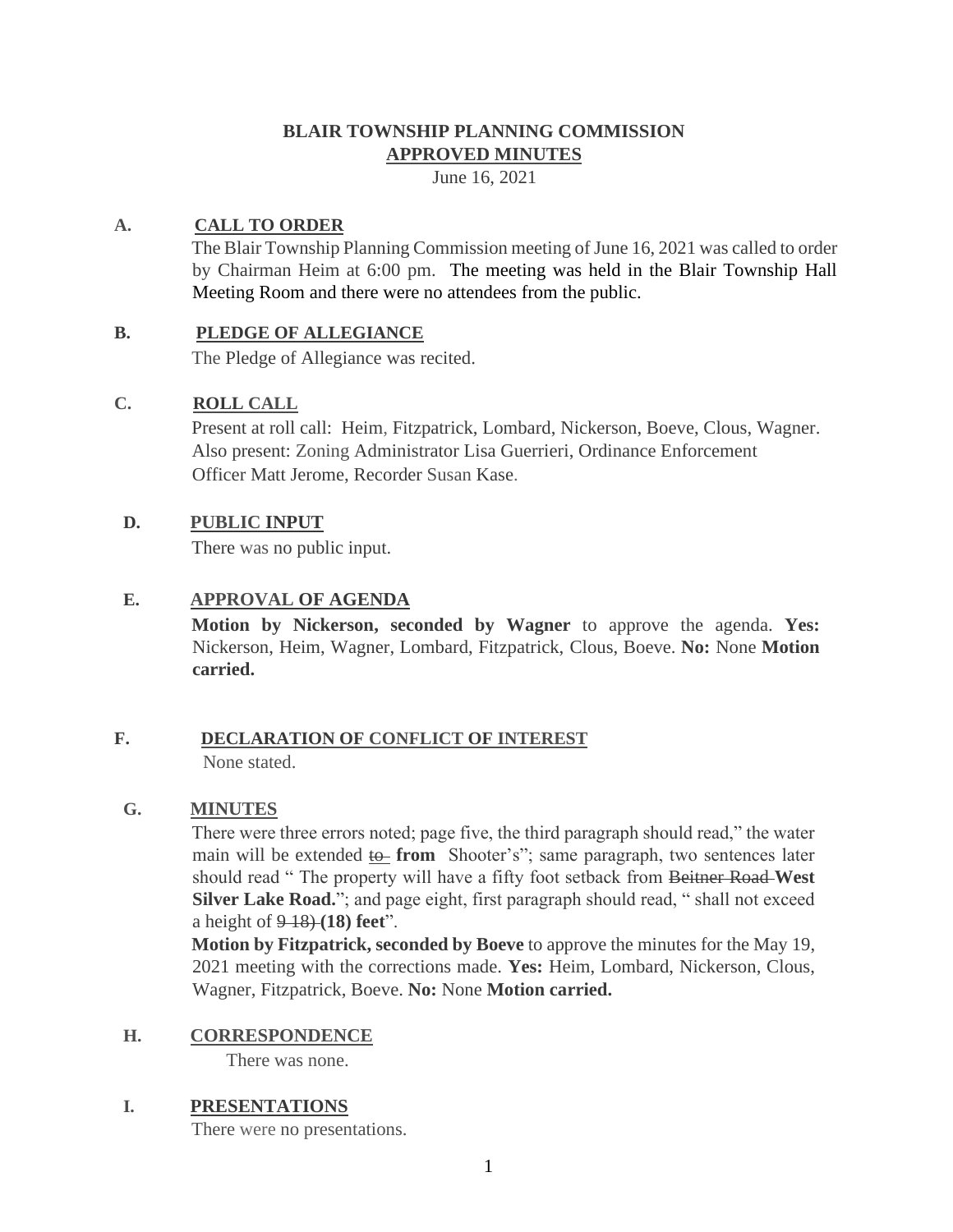### **J. NEW BUSINESS**

**1. Public Hearing**: **Zoning Ordinance amendment # 104-05-21-02:** Amendments to Section 10.04, 12.04 and 16.01 Commercial Manufacturing District, Industrial Overlay District and General Provisions, as detailed below:

### **Article 10**

### **Commercial Manufacturing District**

Section 10.04 Uses Permitted by Special Use Permit 2. Mini warehouse (self-storage facility)

#### **Article 12**

#### **IS, Industrial Storage Overlay**

**Section 12.04 Uses Allowed by Special Use Permit**

**10. Mini warehouse (self-storage facility)**

#### **Article 16**

#### **General Provisions**

#### **Section 16.01 Accessory Structure**

5. A detached accessory structure in a residential district shall not exceed the maximum permitted height for the district; however, the vertical exterior surface of the building, not forming a part of the roof, shall not exceed a height of fourteen (14) **eighteen (18) feet,**  measured from grade to the top plate of the wall.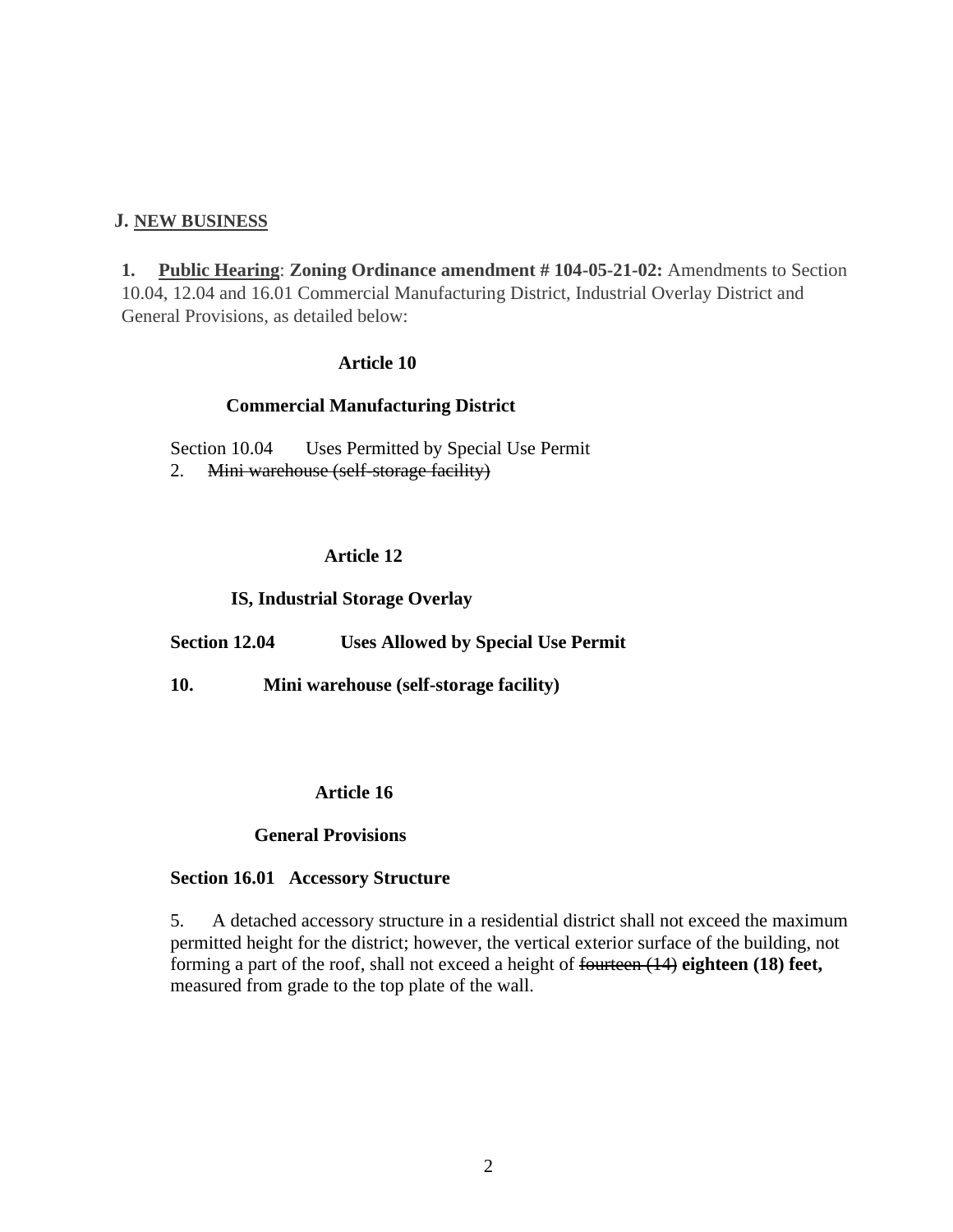Chairman Heim stated that the role of the Planning Commission tonight is to recommend that the zoning amendments be approved by the Blair Township Board of Trustees. The amendments will have final approval by the Blair Township Board of Trustees.

Chairman Heim opened the Public Hearing at 6:06 p.m.

Lisa Guerrieri summarized the need for the amendments. A moratorium is only valid for six months, however an amendment is permanent. At the present time, the 14 feet height limitation is not working for most of the Township residents as some recreational vehicles exceed this height for storage.

Commissioner Boeve asked what the difference between a site condo storage development and a mini storage facility. Lisa Guerrieri stated that site condos are for sale and mini storage leases the space. Commissioner Fitzpatrick asked how many mini-storage facilities currently exist in Blair Township. Lisa Guerrieri estimated there are eight to ten facilities at the present time.

As there were no attendees from the Public, there was no public comment.

Chairman Heim closed the Public Hearing at 6:10 p.m.

**Motion by Clous, seconded by Nickerson** to recommend to the Blair Township Board of Trustees to **approve the proposed text amendments** to the Blair Township Zoning Ordinance. **Amendment #104-05-21-02** to amend sections: 10.04, 12.04 & 16.01, amendments regarding the use and standards for Commercial Manufacturing District, Industrial Overlay District and Accessory Structures. **Yes:** Heim, Lombard, Nickerson, Wagner, Clous, Fitzpatrick, Boeve. **No:**  None. **Motion carried.** 

# **K. Unfinished Business**

None

# **L. Reports**

- 1) Zoning Administrator there are two applications for next month's meeting
- 2) Town Board Representative Dennis Fitzpatrick reported that the Board approved a new tractor purchase; the Township received a grant from Priority Health to build a fitness course with fitness stations; and approved the security cameras to be installed near the batting cages.
- 3) Zoning Board of Appeals Representative there was no meeting.
- 4) Trails no report

# **M. Any Other Business**